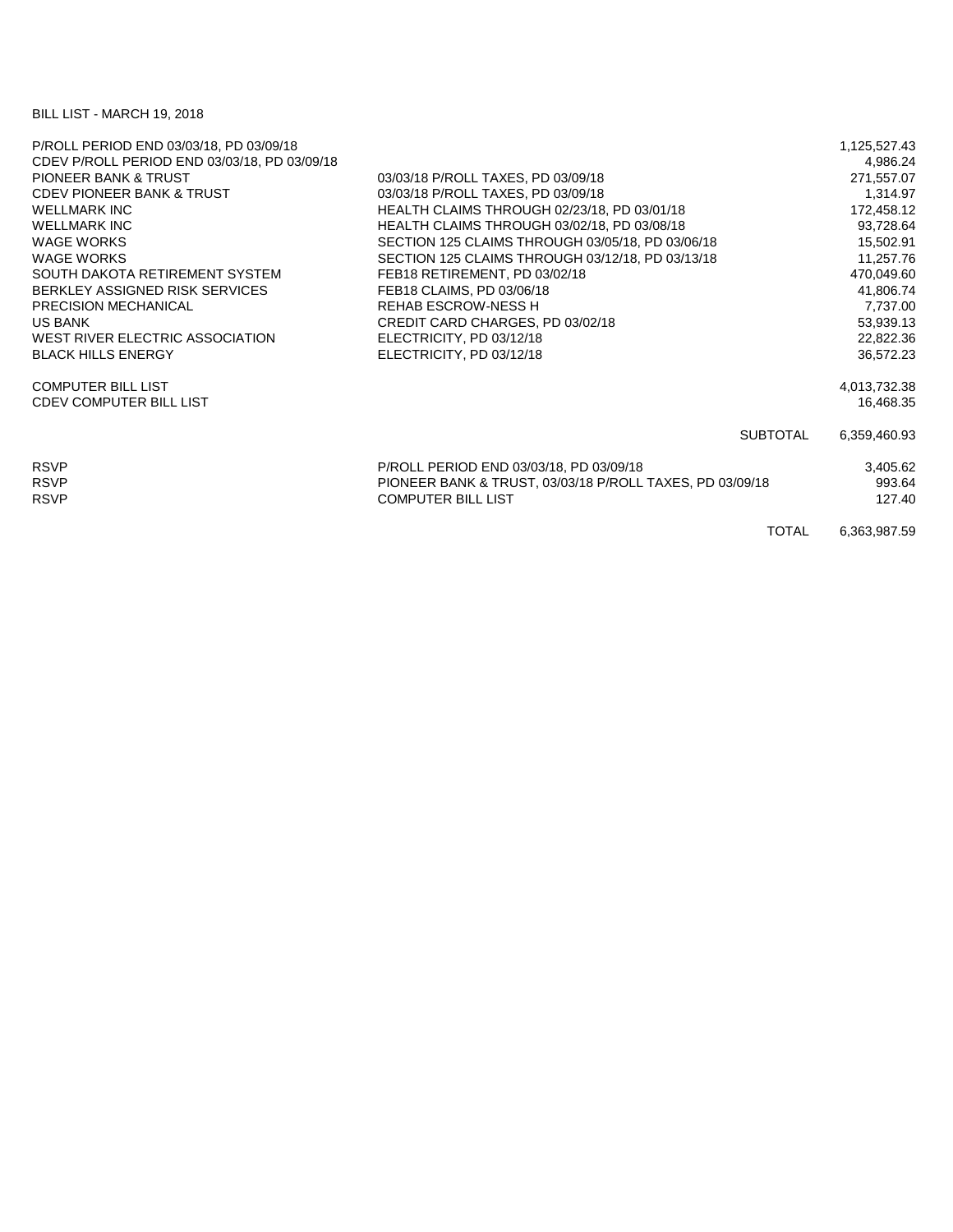## The City of Rapid City Bill List by Vendor - Summary

| <b>Vendor ID</b> | <b>Vendor Name</b>                                     | <b>Amount</b> |
|------------------|--------------------------------------------------------|---------------|
|                  | 5 1ST NATIONAL BANK IN SIOUX FALLS                     | 620353.00     |
|                  | 10066 A & A PROFESSIONAL PROPERTY MGMT                 | 39.48         |
|                  | 10646 A & A PROPERTY MGMT                              | 33.75         |
|                  | 37 A & B BUSINESS EQUIPMENT INC                        | 2518.92       |
|                  | 41 A ROYAL FLUSH PORTABLES                             | 115.00        |
|                  | 42 A T & T MOBILITY                                    | 43.75         |
|                  | 46 A&B WELDING SUPPLY CO INC                           | 950.14        |
|                  | 10127 AB CONTRACTING LLC                               | 68152.30      |
|                  | 79 ACE HARDWARE-EAST                                   | 1043.69       |
|                  | 80 ACE HARDWARE-WEST                                   | 583.71        |
|                  | 81 ACE STEEL & RECYCLING INC                           | 2300.91       |
|                  | 86 ACTION MECHANICAL INC                               | 851.07        |
|                  | 9519 ACTION POWER WASHING                              | 480.00        |
|                  | 8947 ACTION TARGET                                     | 2105.82       |
|                  | 90 ADAMS ISC                                           | 531.18        |
|                  | 10633 ADAMS, JAMES                                     | 38.87         |
|                  | 97 ADECCO EMPLOYMENT SERVICES                          | 3991.98       |
|                  | 6173 ADVANCED ENGINEERING & ENVIRONMENTAL SERVICES INC | 2398.65       |
|                  | 114 AGGRESSIVE AUTO & SALVAGE                          | 100.00        |
|                  | 125 AIR WORKS SALES & SERVICE                          | 199.06        |
|                  | 9041 AIRGAS USA, LLC                                   | 48.83         |
|                  | 151 ALLEGIANT EMERGENCY SERVICES INC                   | 24891.69      |
|                  | 10350 ALPHA VIDEO                                      | 6184.00       |
|                  | 164 ALSCO INC                                          | 849.60        |
|                  | 6681 ANDERSON ENVIRONMENTAL SERVICES                   | 500.00        |
|                  | 7825 ANIMAL CLINIC OF RAPID CITY                       | 127.50        |
|                  | 267 ARMSTRONG EXTINGUISHER SVC. INC.                   | 67.00         |
|                  | 337 B & H PHOTO                                        | 2699,00       |
|                  | 346 BADGER STATE RECOVERY INC                          | 24.75         |
|                  | 10369 BALCO UNIFORMS INC                               | 1637.82       |
|                  | 2943 BARBARA LIMBO                                     | 442.00        |
|                  | 384 BARGAIN BARN TIRE & REPAIR                         | 47.85         |
|                  | 407 BASLER PRINTING COMPANY INC                        | 131.00        |
|                  | 414 BATTLE CREEK SUPPLY                                | 195.80        |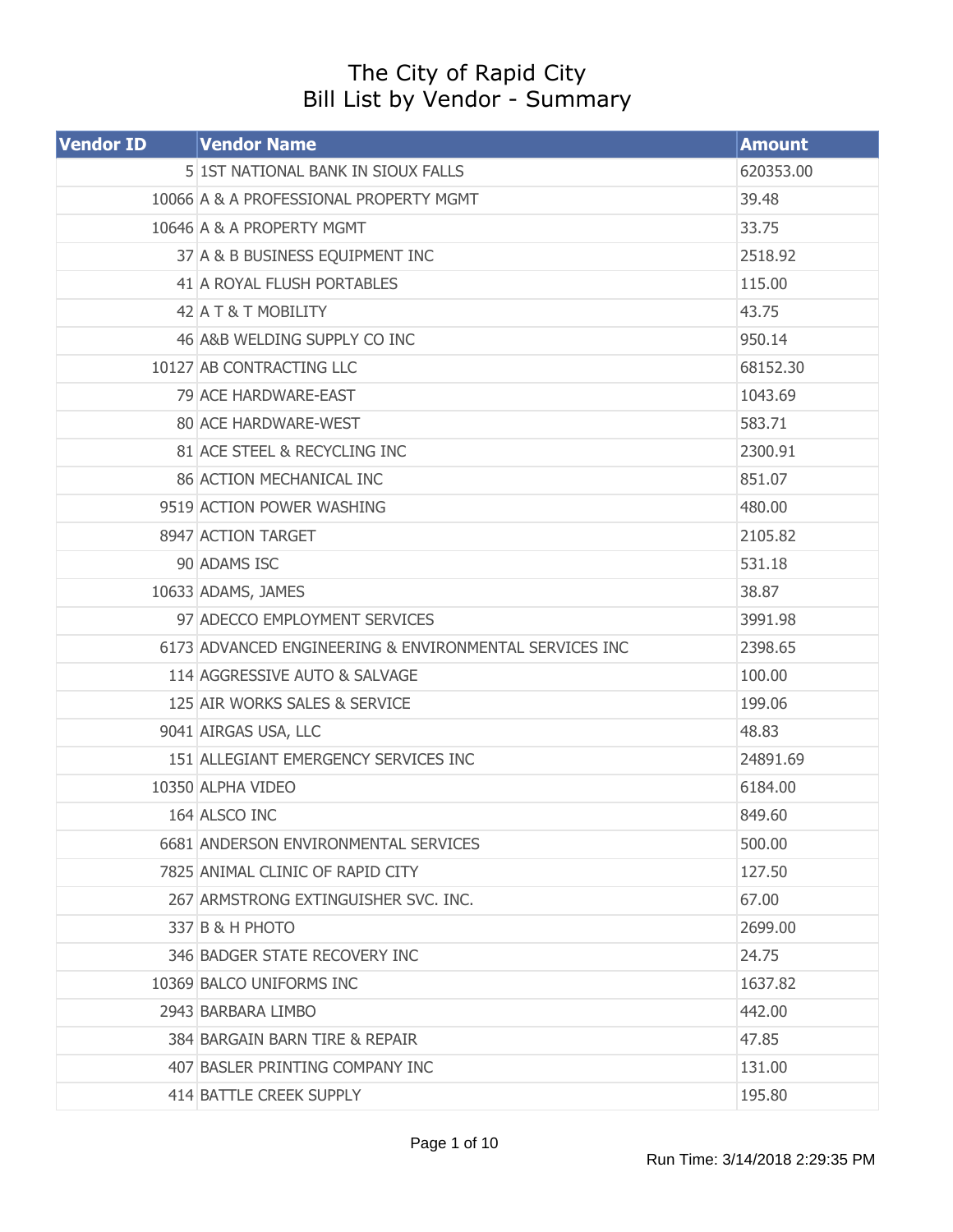| 438 BDP INDUSTRIES INC              | 1944.00   |
|-------------------------------------|-----------|
| 10617 BEAMAN, BRANDON               | 74.41     |
| 474 BEKA CORPORATION                | 2090.00   |
| 10636 BERG, CINDY                   | 15.38     |
| 549 BIERSCHBACH EQUIPMENT INC       | 870.50    |
| 551 BIG D OIL COMPANY               | 20605.69  |
| 9218 BIG TEX TRAILERS               | 71.71     |
| 573 BLACK HAWK VANS INC             | 1945.00   |
| 10604 BLACK HILLS AREA COUNCIL      | 450.00    |
| 584 BLACK HILLS BUSINESS SOURCE     | 703.87    |
| 586 BLACK HILLS CHEMICAL CO INC     | 1517.00   |
| 622 BLACK HILLS ENERGY              | 134227.79 |
| 618 BLACK HILLS PIONEER             | 330.00    |
| 7432 BLACK HILLS POWER              | 24893.42  |
| 623 BLACK HILLS POWER SPORTS INC    | 209.99    |
| 637 BLACK HILLS TRUCK & TRAILER INC | 54.21     |
| 652 BLACKSTRAP INC                  | 7779.82   |
| 655 BLAKE'S TRAILER REPAIR          | 125.00    |
| 691 BOOT BARN INC                   | 611.97    |
| 692 BORDER STATES ELECTRIC SUPPLY   | 7262.77   |
| 10641 BORDERS, KRIS                 | 28.70     |
| 699 BOUND TREE MEDICAL INC          | 897.49    |
| 743 BREWER CONSTRUCTION             | 7913.33   |
| 10635 BROKER FUND DIVIDEND          | 12.40     |
| 842 BUTLER MACHINERY CO.            | 1283.37   |
| 868 CALLAWAY                        | 436.20    |
| 905 CARQUEST AUTO PARTS             | 6605.92   |
| 931 CBH COOPERATIVE                 | 18937.47  |
| 932 CDW GOVERNMENT INC              | 28566.75  |
| 945 CENTURY BUSINESS PRODUCTS INC   | 302.49    |
| 948 CENTURYLINK                     | 2455.01   |
| 7841 CHAMBERLIN ARCHITECTS          | 2480.00   |
| 9191 CHERRY BERRY                   | 80.00     |
| 8863 CHRIS MOELLER                  | 600.00    |
| 988 CHRIS SUPPLY COMPANY INC        | 1263.60   |
| 1013 CITY OF RAPID CITY             | 57519.81  |
| 1016 CIVIL AIR PATROL MAGAZINE      | 395.00    |
| 1019 CLAREY'S SAFETY EQUIPMENT INC  | 325.87    |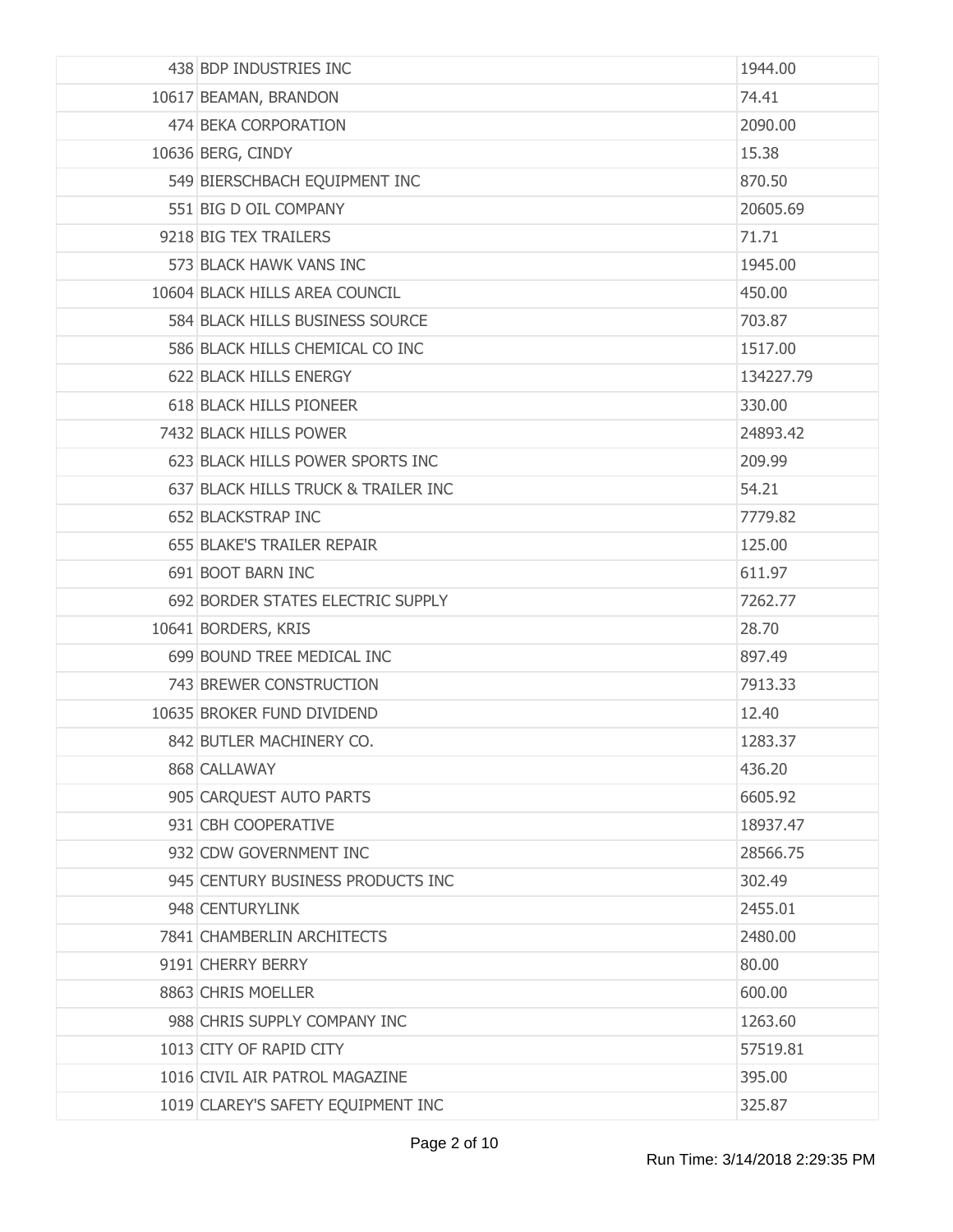| 1044 CLIMATE CONTROL SYSTEMS & SERVICE         | 6013.09   |
|------------------------------------------------|-----------|
| 1053 COCA-COLA OF THE BLACK HILLS              | 1412.35   |
| 10328 COMSTOCK, ROBERT W                       | 100.00    |
| 1103 CONNECTIONS INC                           | 1349.36   |
| 1113 CONTRACTOR'S SUPPLY INC                   | 358.49    |
| 7794 CONVERGINT TECHNOLOGIES LLC               | 5378.41   |
| 1123 COPY COUNTRY INC.                         | 2355.57   |
| 9890 CORE & MAIN LP                            | 1953.06   |
| 1132 CORNERSTONE RESCUE MISSION                | 14583.33  |
| 1164 CRESCENT ELECTRIC SUPPLY CO               | 1452.91   |
| 1167 CRICKET LAWN SERVICE                      | 5020.00   |
| 1179 CRUM ELECTRIC                             | 436.39    |
| 10642 CULBERTSON, ASHLEY                       | 11.79     |
| 1189 CUMMINS CENTRAL POWER LLC                 | 320.54    |
| 1208 D&F TRUCK & AUTO ELECTRIC                 | 195.96    |
| 1218 DAHL FINE ARTS CENTER                     | 8041.67   |
| 1230 DAKOTA BARRICADE LLC                      | 1599.00   |
| 1231 DAKOTA BATTERY/ELECTRIC                   | 1351.37   |
| 1239 DAKOTA FLUID POWER                        | 1179.03   |
| 5570 DAKOTA HILLS PEST SERVICE                 | 225.00    |
| 1248 DAKOTA PARTY                              | 21.00     |
| 1252 DAKOTA PUMP INC                           | 125953.45 |
| 1253 DAKOTA Q INTERNET SERVICES                | 249.95    |
| 1260 DAKOTA SUPPLY GROUP                       | 481.73    |
| <b>6888 DAKOTA TRUCK &amp; AUTO LLC</b>        | 6625.68   |
| 1267 DALE'S TIRE & RETREADING INC              | 170.20    |
| 10602 DANIEL BLANCH                            | 1976.75   |
| 6460 DB SOUND LLC                              | 140.00    |
| 1315 DEFENSIVE EDGE TRAINING & CONSTULTING INC | 1350.00   |
| 1335 DENNIS SUPPLY                             | 330.89    |
| 1359 DIAMOND VOGEL PAINT CTR                   | 47.38     |
| 10643 DIANA, JENNIFER                          | 28.78     |
| 6126 DOT ENERGY SOLUTIONS INC                  | 2401.50   |
| 2983 DR. NATHAN LONG                           | 1800.00   |
| 4929 DRS TUCKER KUDRNA HOLEC EYE CARE CENTER   | 25.00     |
| 10495 DUANE ROBBINS                            | 3120.00   |
| 1454 DUHAMEL BROADCASTING ENT                  | 945.00    |
| 1471 E & J SPECIALTIES INC                     | 19.00     |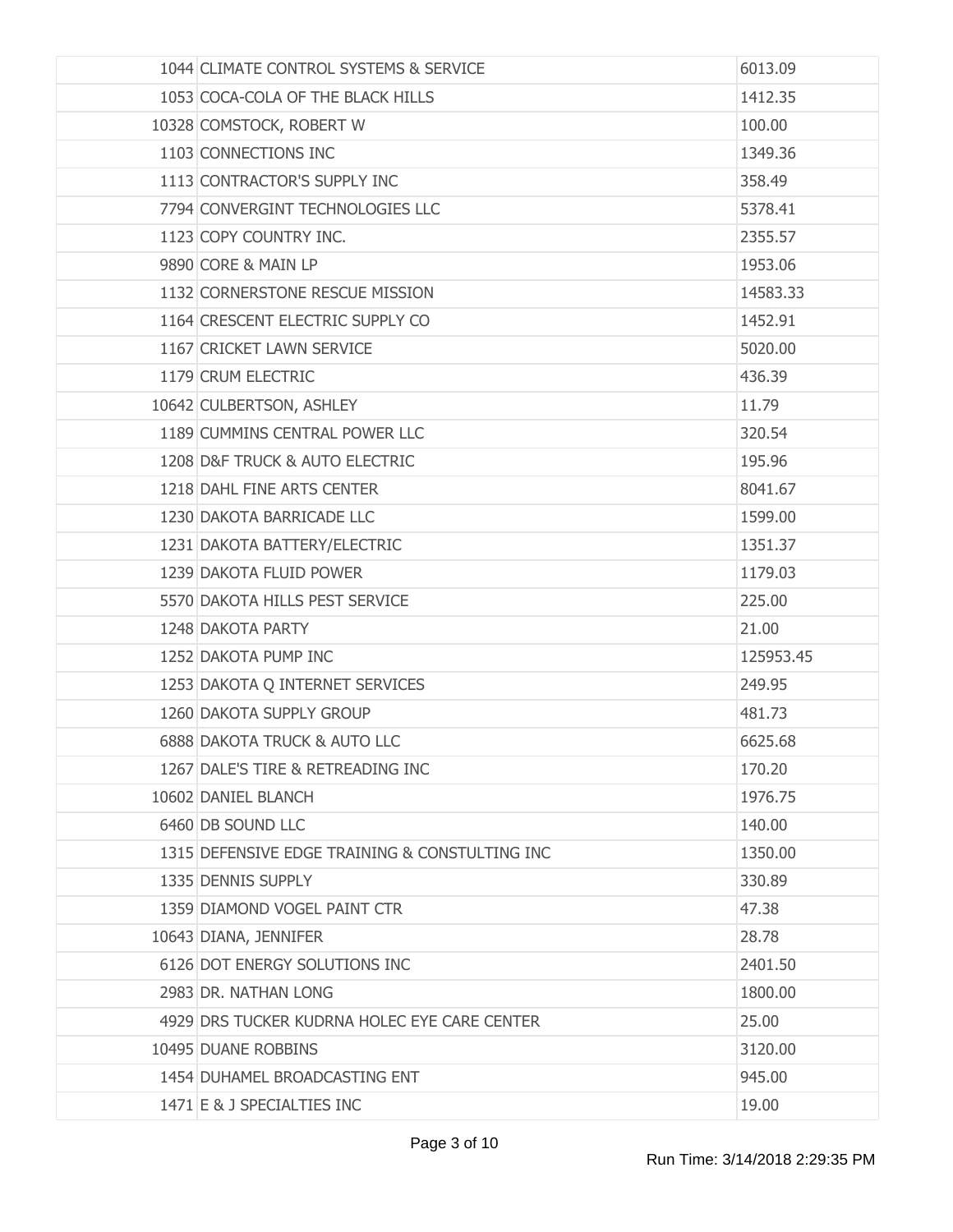| 1472 E-470 PUBLIC HIGHWAY AUTHORITY        | 3.70      |
|--------------------------------------------|-----------|
| 1475 EARLY CHILDHOOD CONNECTIONS           | 4166.67   |
| 10027 ECOMPRESSEDAIR                       | 142.67    |
| 1491 EDDIES TRUCK SALES & SERVICE          | 6970.50   |
| 1515 ELECTRICAL ENGINEERING & EQUIPMENT CO | 700.00    |
| 1536 EMERGENCY MEDICAL PRODUCTS INC        | 40.10     |
| 911 EMILY CARSTENSEN                       | 538.00    |
| 10619 ENGMANN, KATHRYN                     | 16.91     |
| 1556 ENVIRONMENTAL PRODUCTS CO             | 24.42     |
| 1559 ENVIROTECH SERVICES INC               | 13386.64  |
| 1592 EVERGREEN OFFICE PRODUCTS INC         | 111.97    |
| 10610 FAEGRE BAKER DANIELS LLP             | 5229.90   |
| 1622 FARMERS SUPPLY CO                     | 1290.61   |
| 1627 FASTENAL COMPANY                      | 2202.90   |
| 10638 FAUBION, CHRIS                       | 15.73     |
| 1633 FEDERAL EXPRESS CORPORATION           | 588.75    |
| 1639 FELSBURG HOLT & ULLEVIG               | 11399.86  |
| 1647 FERBER ENGINEERING                    | 69557.92  |
| 6421 FERGUSON WATERWORKS #2516             | 180.86    |
| 10605 FIREHOUSE TRAINING & CONSULTING      | 441.77    |
| 7545 FISH WINDOW CLEANING                  | 135.00    |
| 10628 FLB PROPERTIES LLP                   | 62.49     |
| 1712 FLEETMATICS USA LLC                   | 800.00    |
| 1728 FMG INC.                              | 105866.06 |
| 1774 FREMONT INDUSTRIES INC                | 1501.68   |
| 1795 FRONTIER AUTO GLASS LLC               | 375.94    |
| 1819 G & R CONTROLS INC                    | 443.40    |
| 1820 G&H DISTRIBUTING INC.                 | 912.04    |
| 1831 GALLS INCORPORATED                    | 2244.18   |
| 1864 GENERAL REPAIR SERVICES               | 4321.40   |
| 10583 GEOTECH ENVIRONMENTAL EQUIPMENT INC  | 3741.01   |
| 1922 GODFREY BRAKE SERVICE & SUPPLY INC    | 9.95      |
| 1924 GOLDEN WEST TECHNOLOGIES INC          | 4536.85   |
| 10647 GRAESE, JILL                         | 115.14    |
| 1979 GREAT WESTERN TIRE INC.               | 1748.52   |
| 2000 GRIMM'S PUMP SERVICE INC              | 1496.17   |
| 2104 HARDWARE HANK                         | 101.17    |
| 2132 HARVEYS LOCK SHOP INC                 | 220.82    |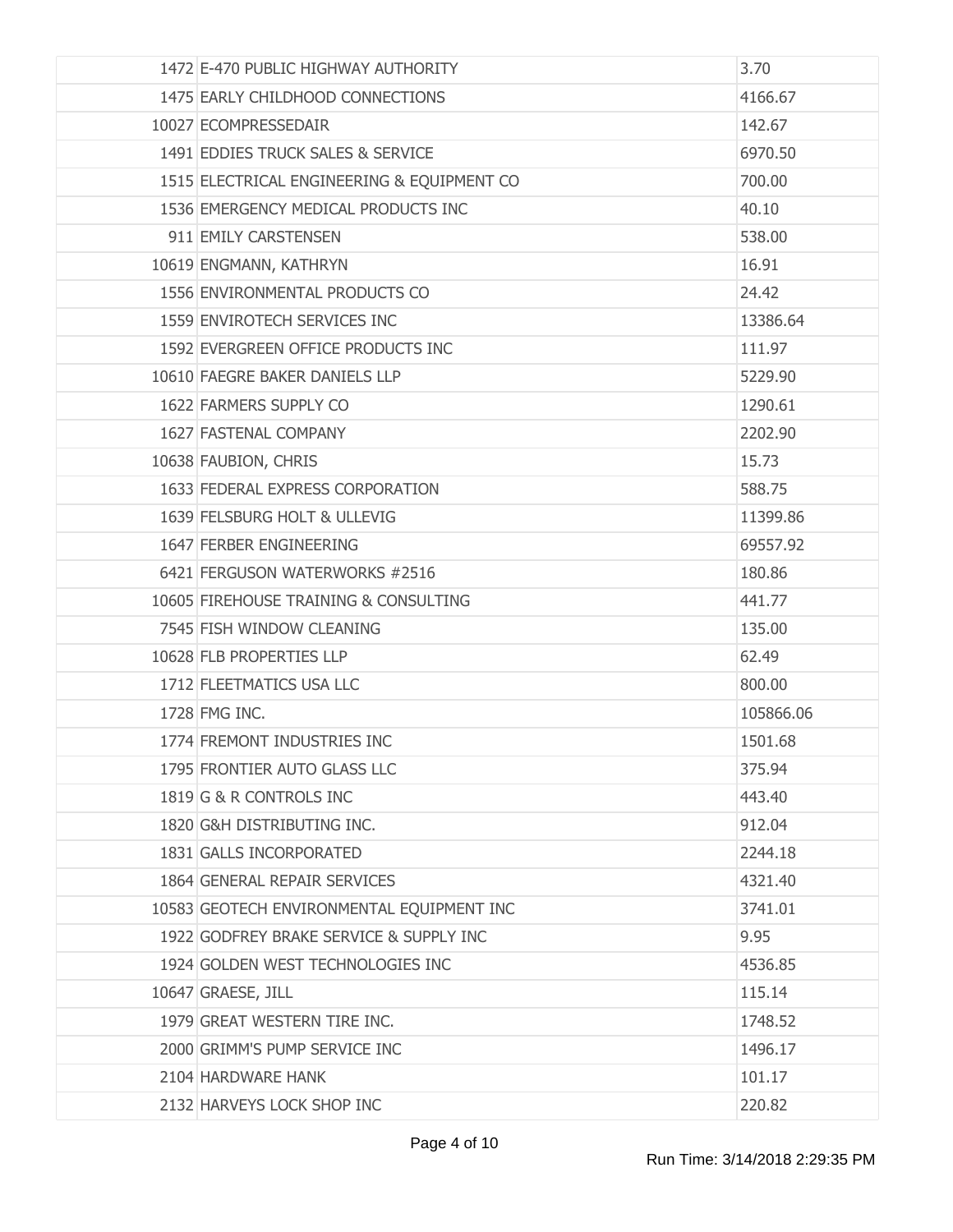| 2143 HAUFF MID-AMERICA SPORTS INC                 | 402.68   |
|---------------------------------------------------|----------|
| 2149 HAWKINS CHEMICAL INC                         | 2391.73  |
| 2159 HDR ENGINEERING INC                          | 30763.09 |
| 2168 HEARTLAND PAPER CO                           | 162.53   |
| 2207 HENRY SCHEIN INC                             | 82.44    |
| 2262 HILLS MATERIALS CO                           | 82553.27 |
| 2267 HILLYARD INC. / SIOUX FALLS                  | 101.58   |
| 9900 HITS 102.7                                   | 1076.60  |
| 5925 HOLIDAY COMPANIES                            | 927.00   |
| 2293 HOLIDAY INN-CITY CENTER                      | 366.00   |
| 2305 HOLSWORTH & SON INC., G.J                    | 5707.00  |
| 7647 HOMESLICE MEDIA GROUP                        | 1900.00  |
| 2409 INDOFF INC                                   | 664.20   |
| 8755 INFINITY COMPOSITES                          | 1529.86  |
| 2424 INLAND TRUCK PARTS CO.                       | 200.97   |
| 2437 INTERNATIONAL ASSOCIATION FOR IDENTIFICATION | 80.00    |
| 2453 INTERSTATE BATTERIES INC                     | 109.95   |
| 10622 JAMES, KACY                                 | 5.84     |
| 10608 JEAN NICHOLSON                              | 63.89    |
| 6238 JEFF THAYER                                  | 1850.00  |
| 2512 JENNER EQUIPMENT CO                          | 6372.06  |
| 6556 JIM GALBRAITH                                | 18.11    |
| 6699 JMD EXCAVATING                               | 9045.00  |
| 2554 JOHNSON MACHINE INC.                         | 2807.69  |
| 10630 JOHNSON, DENNIS                             | 31.28    |
| 2583 JOLLY LANE GREENHOUSE                        | 791.71   |
| 10566 KENDRA MAGELKY                              | 12.14    |
| <b>2677 KEVN</b>                                  | 500.00   |
| 2679 KIEFFER SANITATION INC                       | 343.25   |
| 2682 KIMBALL MIDWEST                              | 347.21   |
| 2719 KNECHT HOME CENTER                           | 624.91   |
| 7877 KOTA-TV                                      | 500.00   |
| 10626 KUHN, TODD                                  | 15.48    |
| 10618 KURTZ, DEAN                                 | 25.00    |
| 10018 L-3 MOBILE VISION INC                       | 1243.30  |
| 8388 LEARN TO SKATE USA                           | 48.75    |
| 10562 LEONARD, BOB                                | 21.22    |
| 7350 LEXISNEXIS                                   | 937.50   |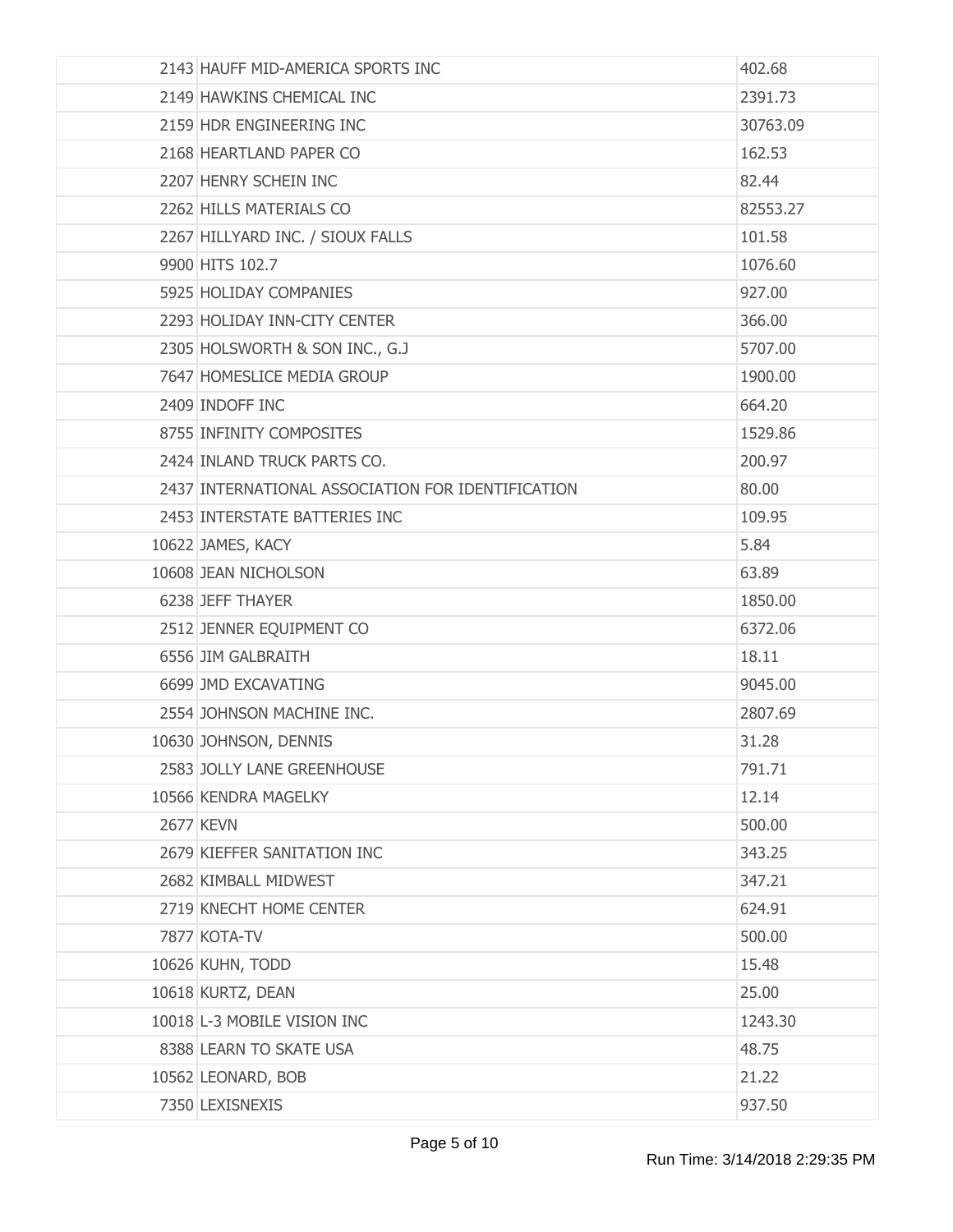| 6816 LIBERTY SUPERSTORES                   | 22905.46  |
|--------------------------------------------|-----------|
| 2935 LIFEWAYS INC                          | 5000.00   |
| 2936 LIFT PRO EQUIPMENT COMPANY INC        | 2437.77   |
| 2937 LIGHT & SIREN                         | 799.00    |
| 2938 LIGHTING MAINTENANCE CO               | 4763.30   |
| 2944 LINCOLN AQUATICS                      | 261.41    |
| 2951 LIND-EXCO INC                         | 194818.69 |
| 2966 LITTLE PRINT SHOP                     | 158.00    |
| 2794 LLOYD LACROIX                         | 137.03    |
| 10624 LOVE, SONJA                          | 46.25     |
| 3004 LOWE'S                                | 112.95    |
| 3692 LYNN PEAVEY COMPANY                   | 119.90    |
| 3035 M & T FIRE & SAFETY INC               | 7900.00   |
| 3036 M G OIL CO                            | 3066.14   |
| 10599 MAGPUL INDUSTRIES CORP               | 2597.10   |
| 3063 MAINLINE CONTRACTING                  | 8410.00   |
| 9793 MARCO                                 | 279.54    |
| 3084 MARCO TECHNOLOGIES INC                | 536.42    |
| 3115 MATHESON TRI-GAS INC                  | 2661.45   |
| 2338 MATT HOWER                            | 187.89    |
| 2684 MATT KIMBALL'S GOLF SHOP              | 3825.27   |
| 3164 MCKIE FORD INC                        | 443.71    |
| 3208 MENARDS                               | 2180.07   |
| 3225 METROPOLITAN LIFE INSURANCE COMPANY   | 6013.54   |
| 3242 MIDCONTINENT COMMUNICATIONS           | 8884.03   |
| 3243 MIDCONTINENT TESTING LABS INC         | 2905.10   |
| 3252 MIDLAND SCIENTIFIC INC                | 149.28    |
| 3260 MIDWEST TURF & IRRIGATION             | 43297.00  |
| 3293 MIRROR FINISHES TRUCK & AUTO BODY INC | 377.96    |
| 3321 MONTANA DAKOTA UTIL CO                | 3090.20   |
| 10616 MORKERT, MARCY                       | 92.73     |
| 3395 MUSEUM ALLIANCE OF RC                 | 33000.00  |
| 3397 MUTH ELECTRIC INC.                    | 18927.75  |
| 8047 MUTH HOLDINGS LLC                     | 42780.00  |
| 3399 MVTL LABORATORIES INC                 | 392.00    |
| 3407 NARTEC INC                            | 50.07     |
| 3424 NATIVE SUN NEWS                       | 350.40    |
| 3471 NEW DEAL TIRE                         | 3401.20   |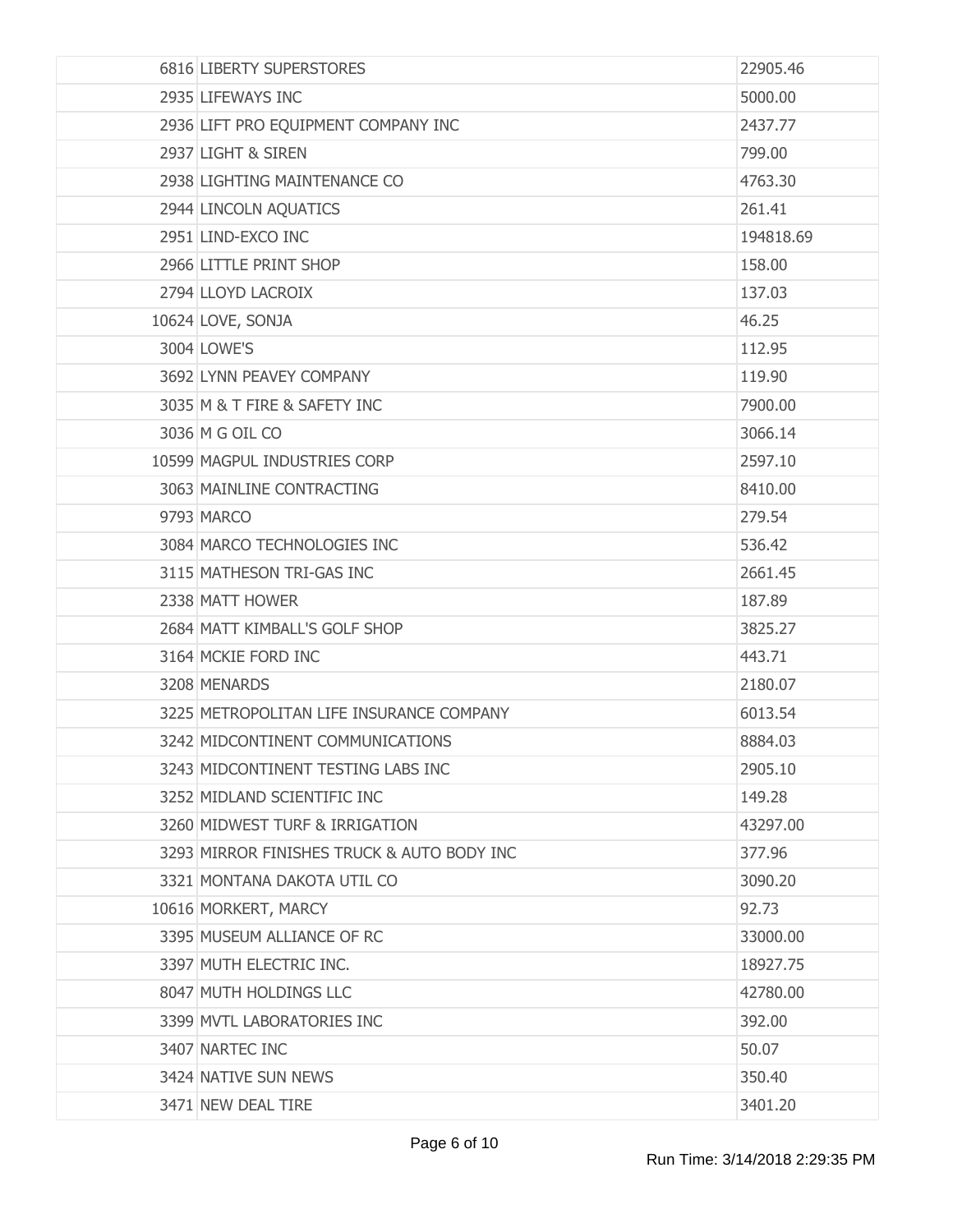| 10597 NORTH CENTRAL INTERNATIONAL INC            | 3081.89   |
|--------------------------------------------------|-----------|
| 10584 NORTH CENTRAL INTERNATIONAL OF SIOUX FALLS | 113.43    |
| 3525 NORTHERN TRUCK EQUIPMENT CORP               | 1130.70   |
| 3530 NORTHWEST PIPE FITTINGS INC                 | 2642.07   |
| 10492 NORTHWEST SCIENTIFIC INC                   | 558.61    |
| 6586 OFFICE PRIDE BILLING SERVICES               | 67.50     |
| 8916 OGLALA LAKOTA COLLEGE                       | 417.00    |
| 3594 OLSON'S PEST                                | 150.00    |
| 3597 ONE BEACON INSURANCE GROUP                  | 18922.31  |
| 3604 O'REILLY AUTO PARTS                         | 47.44     |
| 3618 OVERHEAD DOOR CO. OF RC                     | 2460.94   |
| 3625 PACIFIC STEEL & RECYCLING INC               | 95.75     |
| 3660 PARKWAY CAR WASH INC                        | 409.25    |
| 10582 PARNEL BIOGAS INC                          | 1095.00   |
| 3690 PEAK-RYZEX INC                              | 167.02    |
| 3601 PENNINGTON COUNTY                           | 185239.16 |
| 5424 PENNINGTON COUNTY MASTER GARDENERS          | 70.00     |
| 5685 PEOPLEFACTS LLC                             | 100.59    |
| 5432 PERFORMING ARTS CENTER OF RAPID CITY INC    | 3008.33   |
| 5474 PHENOMENEX INC                              | 1000.00   |
| 5497 PIONEER BANK & TRUST                        | 34758.29  |
| 3722 POWER HOUSE HONDA                           | 33.08     |
| 3742 PRESSURE SERVICE INC.                       | 237.68    |
| 3761 PROMOTION REHABILITATION                    | 120.00    |
| 3785 OED ENVIRONMENTAL SYSTEMS                   | 750.00    |
| 3789 QUALITY FLOW SYSTEMS INC                    | 9207.03   |
| 3806 R & R SPECIALITIES INC                      | 106.50    |
| 3816 RADIOTRONICS INC                            | 3048.49   |
| 3845 RAPID CITY AREA CHAMBER OF COMMERCE         | 2848.33   |
| 3846 RAPID CITY AREA ECONOMIC DEVELOPMENT        | 29166.67  |
| 3849 RAPID CITY ARTS COUNCIL                     | 1117.09   |
| 3863 RAPID CITY JOURNAL - ADVERTISING            | 11693.09  |
| 3865 RAPID CITY MEDICAL CENTER                   | 347.00    |
| 10649 RAPID CITY PAINTLESS DENT REPAIR           | 4095.00   |
| 3897 RAPID TIRE & ALIGNMENT                      | 2825.00   |
| 7821 RAPID UPHOLSTERY LLC                        | 810.00    |
| 3905 RAPP SALES CO                               | 17.50     |
| 3934 RCS CONSTRUCTION INC.                       | 408893.98 |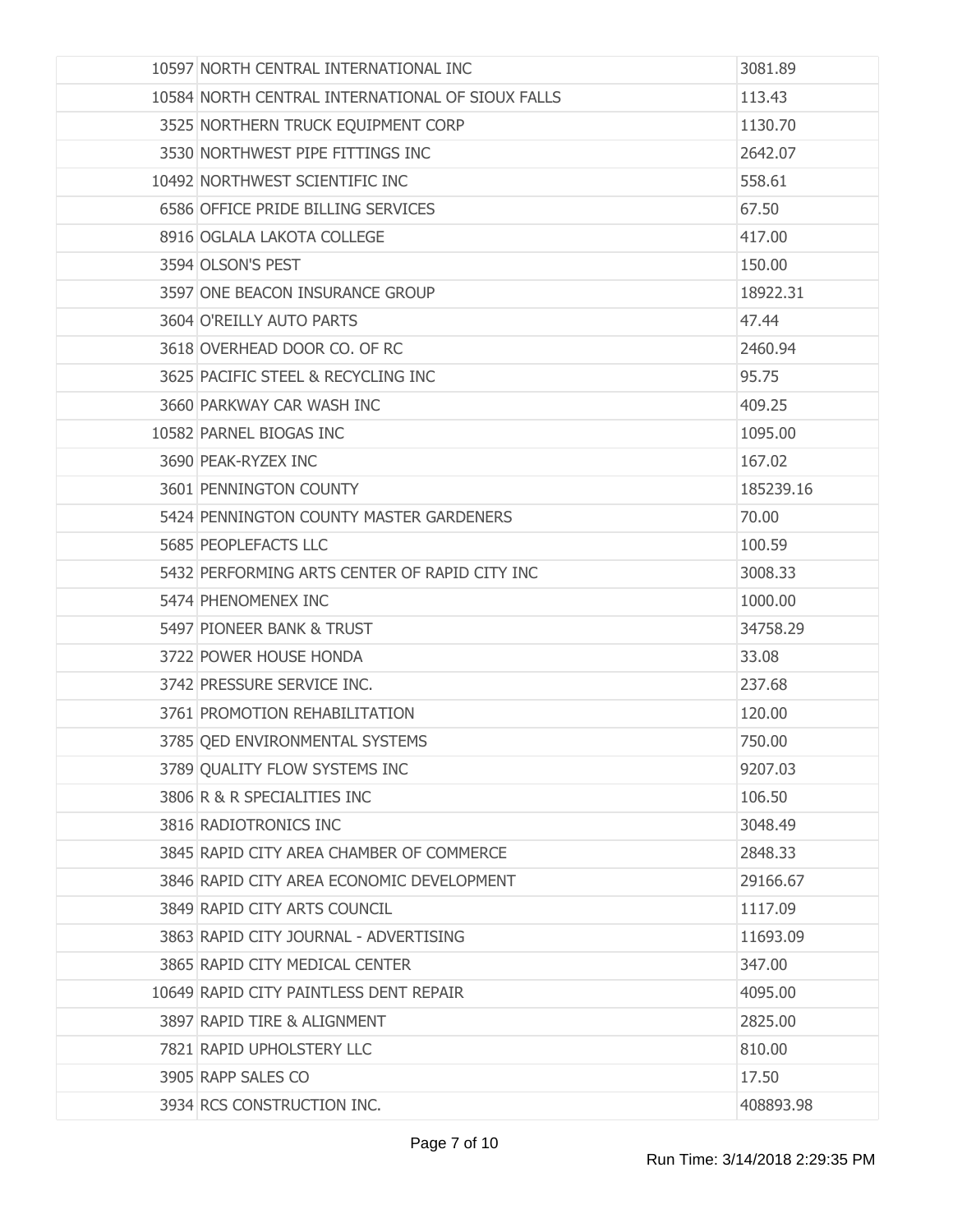| 3938 RDO EQUIPMENT CO                              | 6265.92   |
|----------------------------------------------------|-----------|
| 3950 RECORD STORAGE SOLUTIONS INC                  | 264.46    |
| 3958 RED WING SHOE STORE                           | 1079.44   |
| 6743 REHRIG PACIFIC COMPANY                        | 27167.40  |
| 10620 REYELTS CONSTRUCTION INC.                    | 37.00     |
| 4040 RICOH USA                                     | 446.50    |
| 8951 RMS SCREEN PRINTING & EMBROIDERY              | 200.00    |
| 1493 ROBERT EDDY                                   | 125.99    |
| 4061 ROBERT SHARP & ASSOCIATES                     | 30.00     |
| 1805 ROGER FRYE'S PAINT & SUPPLY INC               | 231.33    |
| 10621 ROOT, KEVIN                                  | 26.79     |
| 8646 ROSENBAUER SOUTH DAKOTA LLC                   | 223849.00 |
| 4125 RUNNINGS SUPPLY INC                           | 1233.49   |
| 4137 RUSHMORE PLAZA CIVIC CENTER                   | 4557.05   |
| 10627 SAINT PATRICK ST LLC                         | 25.56     |
| 4182 SAM'S CLUB                                    | 1063.63   |
| 4189 SAND SCRIPTS                                  | 716.10    |
| 9269 SARGENT GARAGE                                | 650.00    |
| 4283 SCULL CONSTRUCTION SVC. INC.                  | 2126.51   |
| 7848 SDEMSA                                        | 75.00     |
| 1423 SEAN DOYLE                                    | 53.00     |
| 10593 SECURITY EQUIPMENT CORPORATION               | 298.60    |
| 10634 SELECT CONSTRUCTION                          | 37.00     |
| 4330 SERVALL UNIFORM/LINEN CO INC                  | 727.12    |
| 10644 SHAVER PROPERTIES                            | 24.11     |
| 4359 SHERWIN-WILLIAMS COMPANY                      | 72.06     |
| 4360 SHI INTERNATIONAL CORP                        | 329.85    |
| 4401 SIMPLEX GRINNELL                              | 529.00    |
| 4405 SIMPSON'S PRINTING                            | 53.00     |
| 4418 SITE WORK SPECIALISTS INC                     | 6160.00   |
| 6758 SKYLINE SIGNS & LIGHTING                      | 193.88    |
| 9556 SOD CHORUS                                    | 400.00    |
| 6554 SOUTH DAKOTA AMBULANCE ASSOCIATION            | 75.00     |
| 4493 SOUTH DAKOTA ASSOCIATION OF CODE ENFORCEMENT  | 90.00     |
| 4498 SOUTH DAKOTA BUILDING OFFICIALS' ASSOC        | 230.00    |
| 4505 SOUTH DAKOTA ENGINEERING SOCIETY              | 120.00    |
| 4525 SOUTH DAKOTA READY MIXED CONCRETE ASSOCIATION | 165.00    |
| 4528 SOUTH DAKOTA RETIREMENT SYSTEM                | 1822.72   |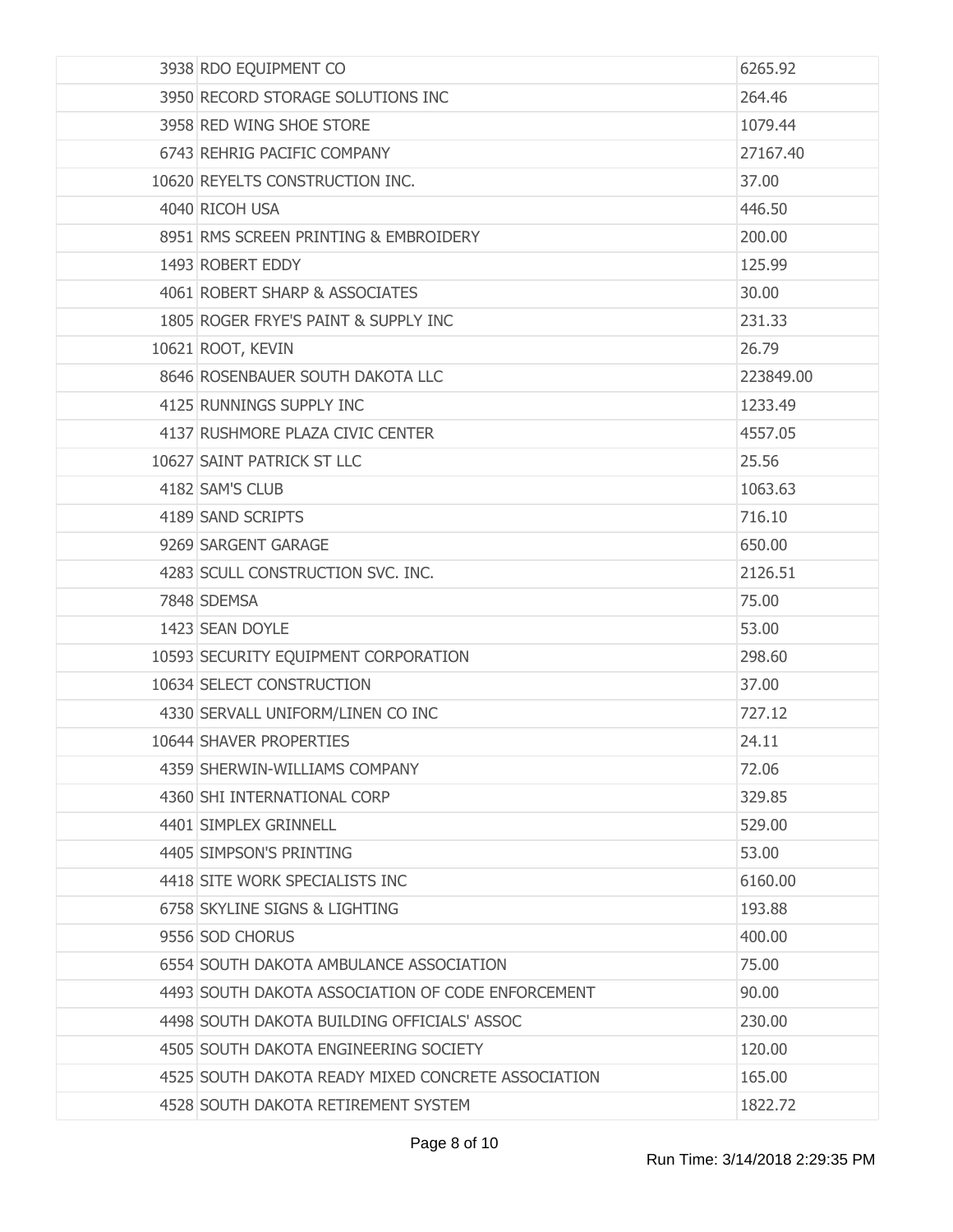| 4532 SOUTH DAKOTA SCHOOL OF MINES & TECHNOLOGY | 24999.00  |
|------------------------------------------------|-----------|
| 4564 SPERLICH CONSULTING                       | 22393.00  |
| 4854 STACEY TITUS                              | 255.00    |
| 4599 STAPLES ADVANTAGE                         | 570.35    |
| 4504 STATE OF SOUTH DAKOTA                     | 441084.45 |
| 10637 STECOR INITIATIVES                       | 20.31     |
| 4615 STEC'S ADVERTISING SPECIALTIES            | 293.37    |
| 10639 STOCKING, PHILIP                         | 11.98     |
| 10410 STONE PLANNING LLC                       | 24777.50  |
| 4684 STURDEVANT'S AUTO PARTS                   | 34.52     |
| 10645 SULLIVAN, EMMETT                         | 30.06     |
| 4695 SUMMIT SIGNS & SUPPLY INC                 | 10.00     |
| 4722 SWANSON FLO-SYSTEMS                       | 6310.20   |
| 4731 SWIFTEC INC                               | 30929.23  |
| 9517 SWISH PUBLISHING LLC                      | 450.00    |
| 4771 TECHNOLOGY CENTER                         | 30.00     |
| 4781 TEMPERATURE TECHNOLOGY INC.               | 300.00    |
| 4788 TESSIER'S INC                             | 152.90    |
| 4011 THE REPAIR SHOP INC                       | 80.00     |
| 4805 THOMAS AUTO SERVICE                       | 125.00    |
| 9145 TODD FURCHNER                             | 500.00    |
| 2124 TONY HARRISON                             | 402.70    |
| 10629 TOYOTA OF THE BLACK HILLS                | 399.07    |
| 1295 TRACY DAVIS                               | 1831.86   |
| 4881 TRAFFICWARE                               | 3414.47   |
| 10249 TRANSOURCE TRUCK & EQUIPMENT INC         | 24125.42  |
| 4885 TRAPEZE SOFTWARE GROUP                    | 8205.00   |
| 10631 TSUI, HUI ANGEL                          | 210.40    |
| 4944 TWILIGHT FIRST AID & SAFETY SUPPLY        | 3380.00   |
| 4957 ULINE INC                                 | 516.85    |
| 5039 VANWAY TROPHY & AWARD                     | 9.00      |
| 10030 VARIDESK LLC                             | 7566.00   |
| 6415 VAST BUSINESS                             | 4094.99   |
| 10632 VAUGHN, CHRIS                            | 159.12    |
| 5054 VERMEER EQUIPMENT OF BLACK HILLS          | 751.59    |
| 9536 VISIT RAPID CITY                          | 114032.13 |
| 5118 WALMART COMMUNITY                         | 132.74    |
| 5124 WAMCO LAB INC                             | 1000.00   |